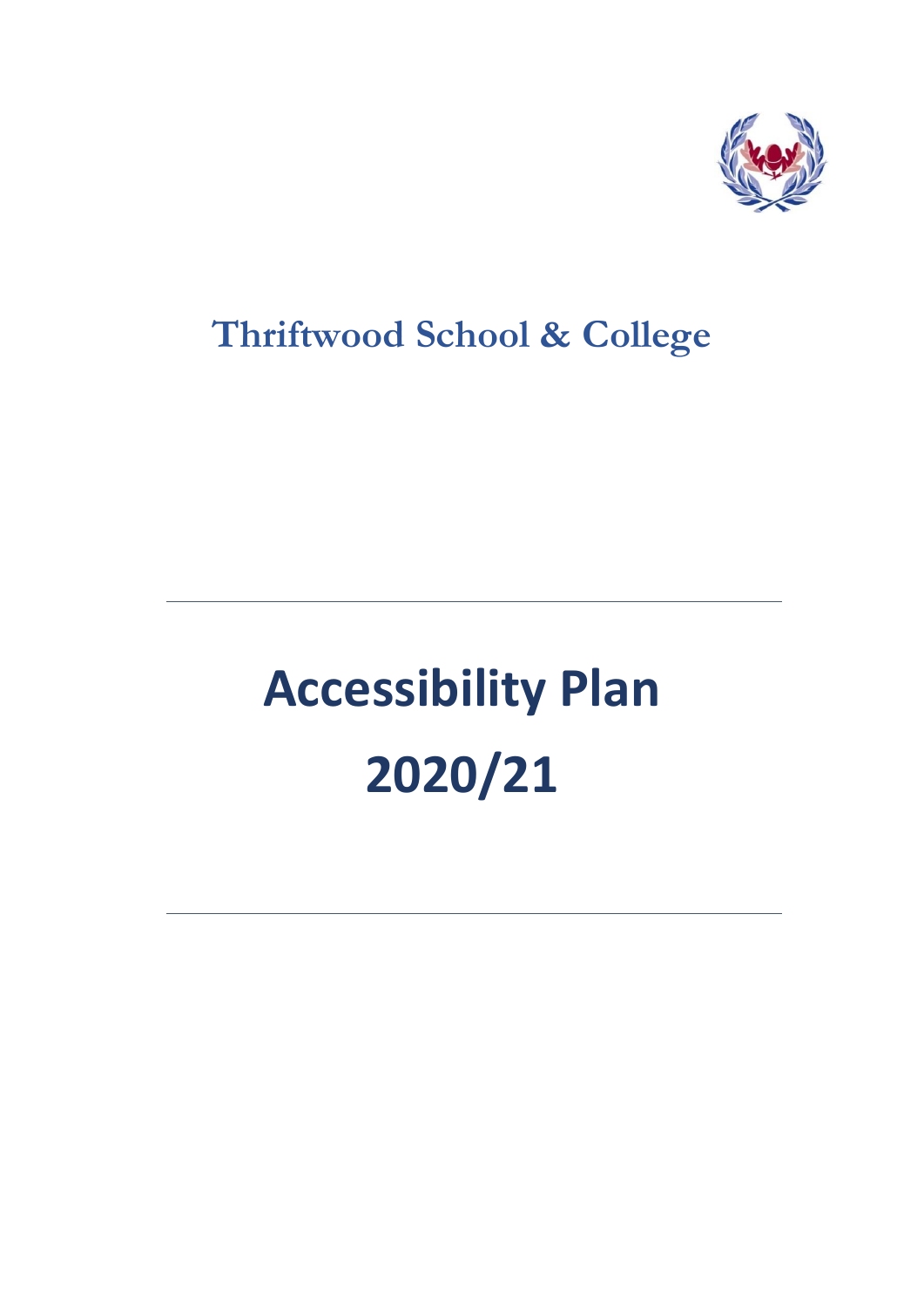#### **Statement of intent**

This plan should be read in conjunction with the **Academy Development Plan** and outlines the proposals of how Thriftwood School and College plan to increase access to education for pupils with disabilities in the three areas required by the planning duties in the Equality Act 2010.

A person is regarded as having a disability under the Act where the person has a physical or mental impairment that has a substantial and long term adverse effect on their ability to carry out normal day-to-day activities.

This plan aims to:

- Increase the extent to which pupils with disabilities can participate in the school curriculum.
- Improve the environment of the school to increase the extent to which pupils with disabilities can take advantage of education, benefits, facilities and associated services provided.
- Improve the availability of accessible information, which is readily available to other pupils, to pupils with disabilities.

The above aims will be delivered within a reasonable timeframe, and in ways which are determined after taking into account the pupil's disabilities and the views of the parents/carers and pupil. In the preparation of an accessibility strategy, the LA must have regard to the need to allocate adequate resources in the implementation of the strategy.

The governing body also recognises its responsibilities towards employees with disabilities and will:

- Monitor recruitment procedures to ensure that persons with disabilities are provided with equal opportunities.
- Provide appropriate support and provision for employees with disabilities to ensure that they can carry out their work effectively without barriers.
- Undertake reasonable adjustments to enable staff to access the workplace.

The plan will be resourced, implemented, reviewed and revised regularly in consultation with:

- The parents/carers of pupils
- The headteacher and other relevant members of staff
- Academy Committee members
- External partners

This plan is reviewed annually to take into account the changing needs of the schools and its pupils, and where the school has undergone a refurbishment.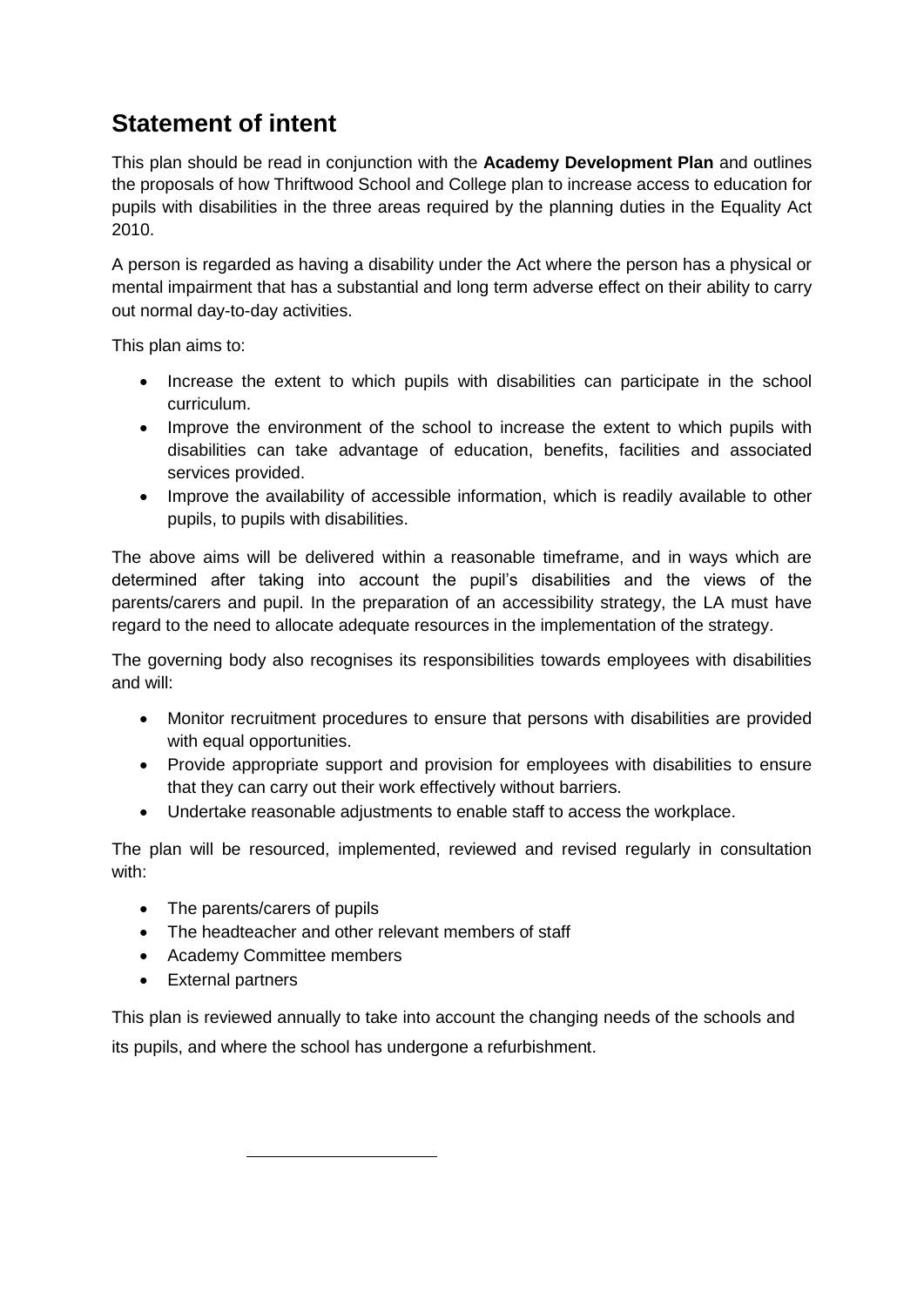The Student Monitoring Panel has assessed the extent to which pupils with disabilities can access the curriculum on an equal basis with their peers. Short, medium and long term action are then identified to address specific gaps and improve access. All procedures will be carried out in a reasonable time, and after taking into account pupils' disabilities and the preferences of the pupils themselves or their parents/carers.

#### **Planning duty 1: Physical Environment**



|                    | <b>Issue</b>                                                                                                                                                                            | <b>What</b>                                                                                                                                                               | <b>Who</b>                                                                                                                  | When         | <b>Outcome</b>                                                                                                              | <b>Review</b>   |
|--------------------|-----------------------------------------------------------------------------------------------------------------------------------------------------------------------------------------|---------------------------------------------------------------------------------------------------------------------------------------------------------------------------|-----------------------------------------------------------------------------------------------------------------------------|--------------|-----------------------------------------------------------------------------------------------------------------------------|-----------------|
| <b>Short term</b>  | The school and college<br>are dependent on<br>specialist staff to<br>manage specific medical<br>and mobility needs                                                                      | Train other staff<br>to the right level<br>to ensure that<br>learning<br>continues in the<br>specialist's<br>absence.<br>Investigate<br>additional hours<br>for VI.       | $SLT - To$ add training<br>to the CPD<br>Programme.<br><b>Business Manager to</b><br>assess costs for<br>additional support | Autumn<br>20 | Students with complex<br>impairments will be effectively<br>supported and the distribution of<br>skills will be wider.      | Oct/Nov<br>2020 |
| <b>Medium term</b> | The College has new<br>Year 10 students with<br>mobility issues starting in<br>Sept 2020. Some are<br>unable to use the lift<br>independently due to<br>underlying health<br>conditions | <b>Risk</b><br>Assessments to<br>be drawn<br>regarding<br>students needs<br>and access.<br>Staff to be<br>designated to<br>support<br>transitions<br>where<br>practicable | <b>SLT/Pastoral Team</b>                                                                                                    | Sept 2020    | Students with additional mobility<br>and medical needs will be able<br>to access different levels of the<br>building safely | Oct/Nov<br>2020 |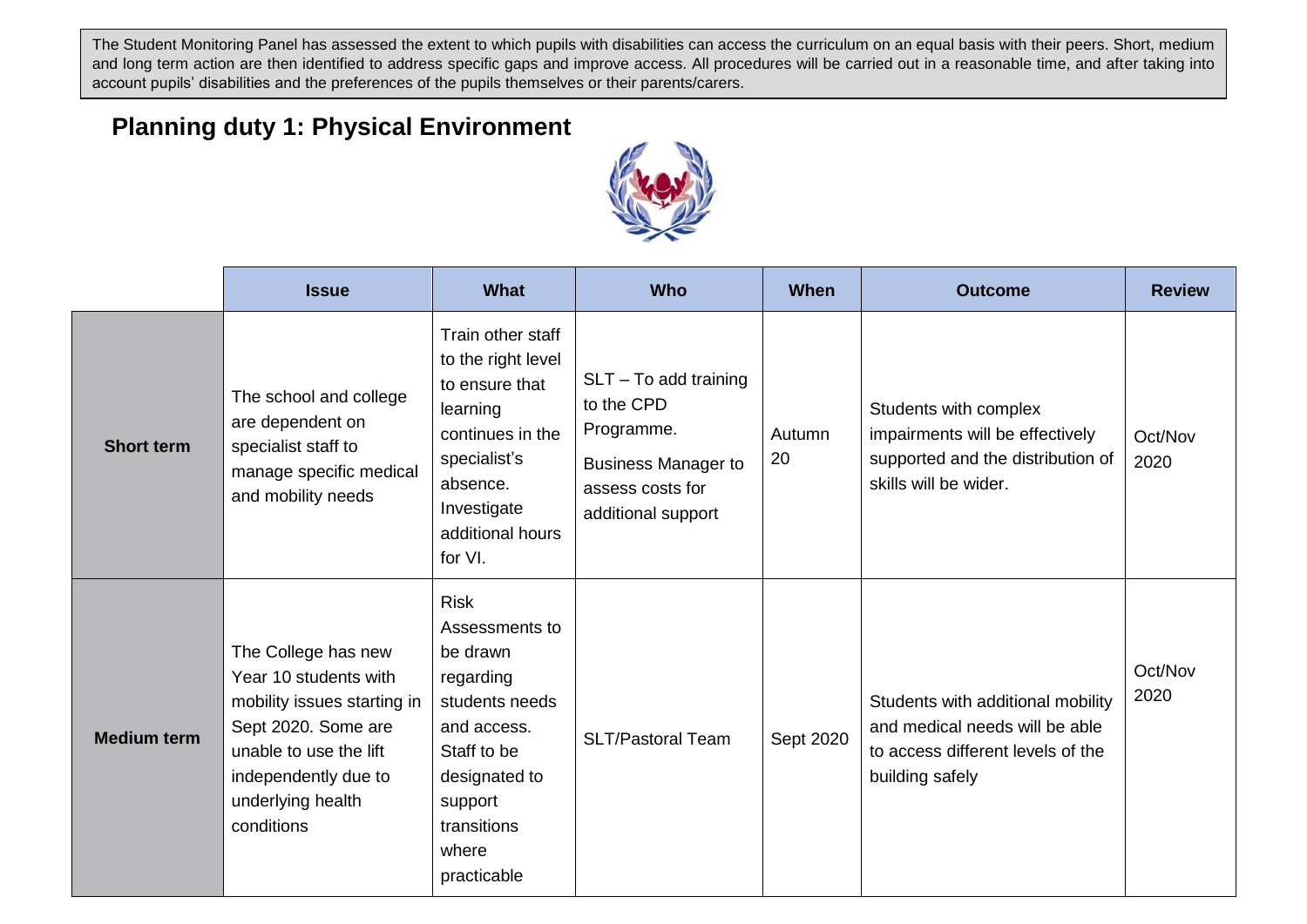|           | The gym at College is<br>not accessible from the<br>main building.                                                                            | Reassess the<br>potential for<br>installing a ramp<br>up to the gym<br>from the hall                                                                   | <b>Estates Manager</b>                                           | Sept 21 | Students will be able to access<br>the gymnasium from the inside<br>rather than utilising the ramp on<br>the outside of the building | October 21 |
|-----------|-----------------------------------------------------------------------------------------------------------------------------------------------|--------------------------------------------------------------------------------------------------------------------------------------------------------|------------------------------------------------------------------|---------|--------------------------------------------------------------------------------------------------------------------------------------|------------|
| Long term | Children with physical or<br>visual impairments<br>disabilities cannot<br>access parts of the<br>School and College<br>building independently | Include<br>braille/audible<br>signage and<br>easily<br>understood<br>visual symbols<br>to ensure<br>independence in<br>moving around<br>both buildings | School business<br>manager/Estates<br>manager s on both<br>sites | Sept 21 | Students with impairments will<br>not require constant support to<br>find their way around the<br>buildings                          | October 21 |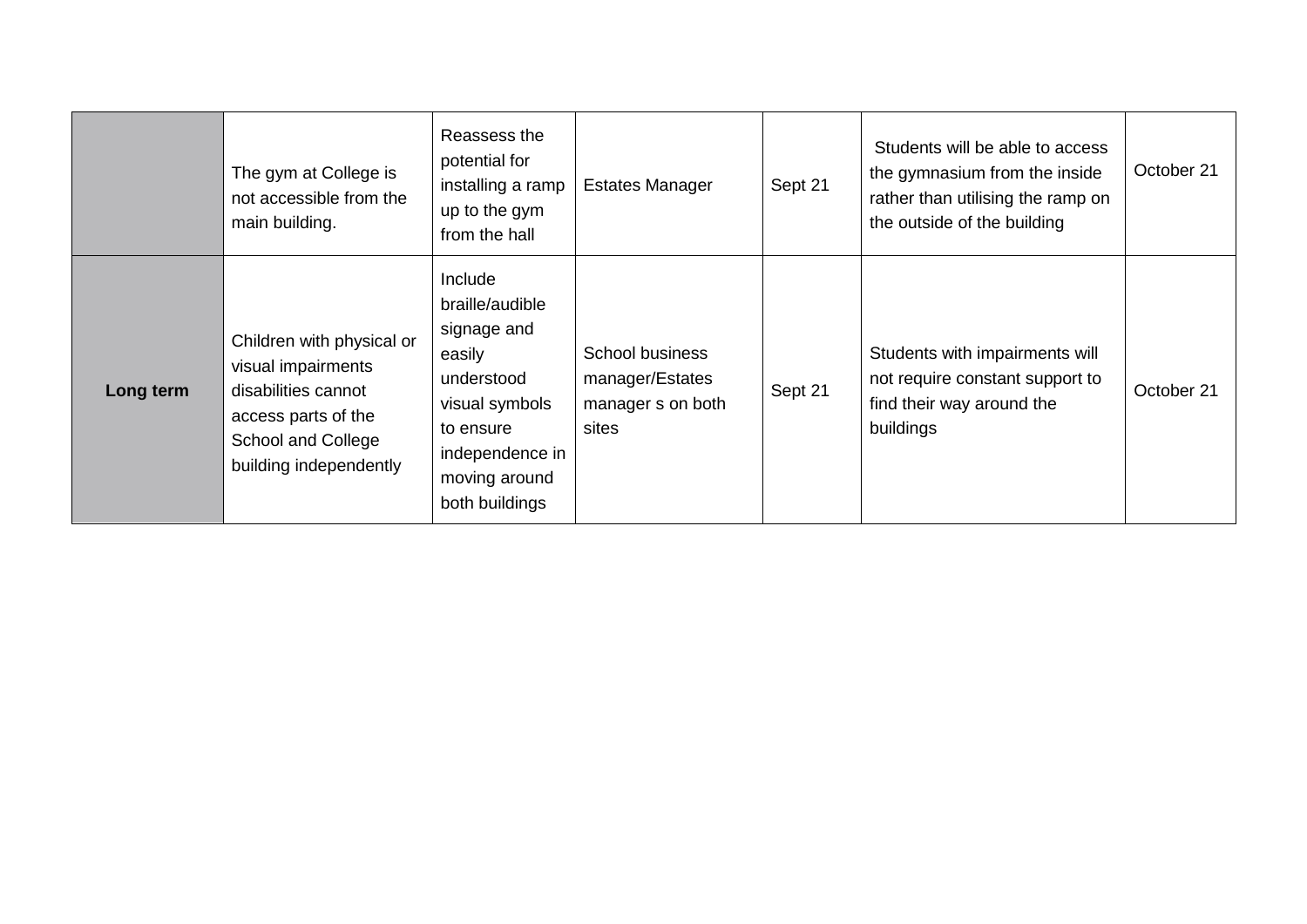### **Planning duty 2: Curriculum**



|                    | <b>Issue</b>                                                                                                                                   | <b>What</b>                                                                                                                                                                                | <b>Who</b>                       | <b>When</b> | <b>Outcome criteria</b>                                                                                              | <b>Review</b> |
|--------------------|------------------------------------------------------------------------------------------------------------------------------------------------|--------------------------------------------------------------------------------------------------------------------------------------------------------------------------------------------|----------------------------------|-------------|----------------------------------------------------------------------------------------------------------------------|---------------|
| <b>Short term</b>  | Students with Visual or<br>Hearing impairment may<br>not be able to access the<br>whole of the curriculum                                      | Increase skills of all staff to<br>plan for all needs particularly in<br>P.E and the outdoor learning<br>curriculum and identify a<br>champion within each<br>establishment for VI and HI. | SLT /leaders of<br>subject areas | Sept 20     | Students with<br>impairments will have<br>improved access to the<br>wider curriculum                                 | <b>Jan 21</b> |
|                    | Students with VI and HI<br>and some medical needs<br>may not supported<br>effectively in the absence<br>of their specialist support<br>person. | To ensure that staff are trained<br>to the right level to be able to<br>present the curriculum<br>effectively in the absence of<br>the specialist                                          | SLT/Leaders/<br>CPD programme    | Dec<br>2020 | Students will be properly<br>supported and will have<br>access to high quality<br>learning                           | <b>Jan 21</b> |
| <b>Medium term</b> | College/School trips are<br>not always accessible to<br>those with physical<br>disabilities                                                    | Needs of pupils with SEND<br>incorporated into planning<br>process and 'venues' are<br>chosen with care.                                                                                   | <b>Subject Leaders</b>           | Dec<br>2020 | Students needs will be<br>effectively accounted for<br>and a range of<br>accessible providers will<br>be established | April 21      |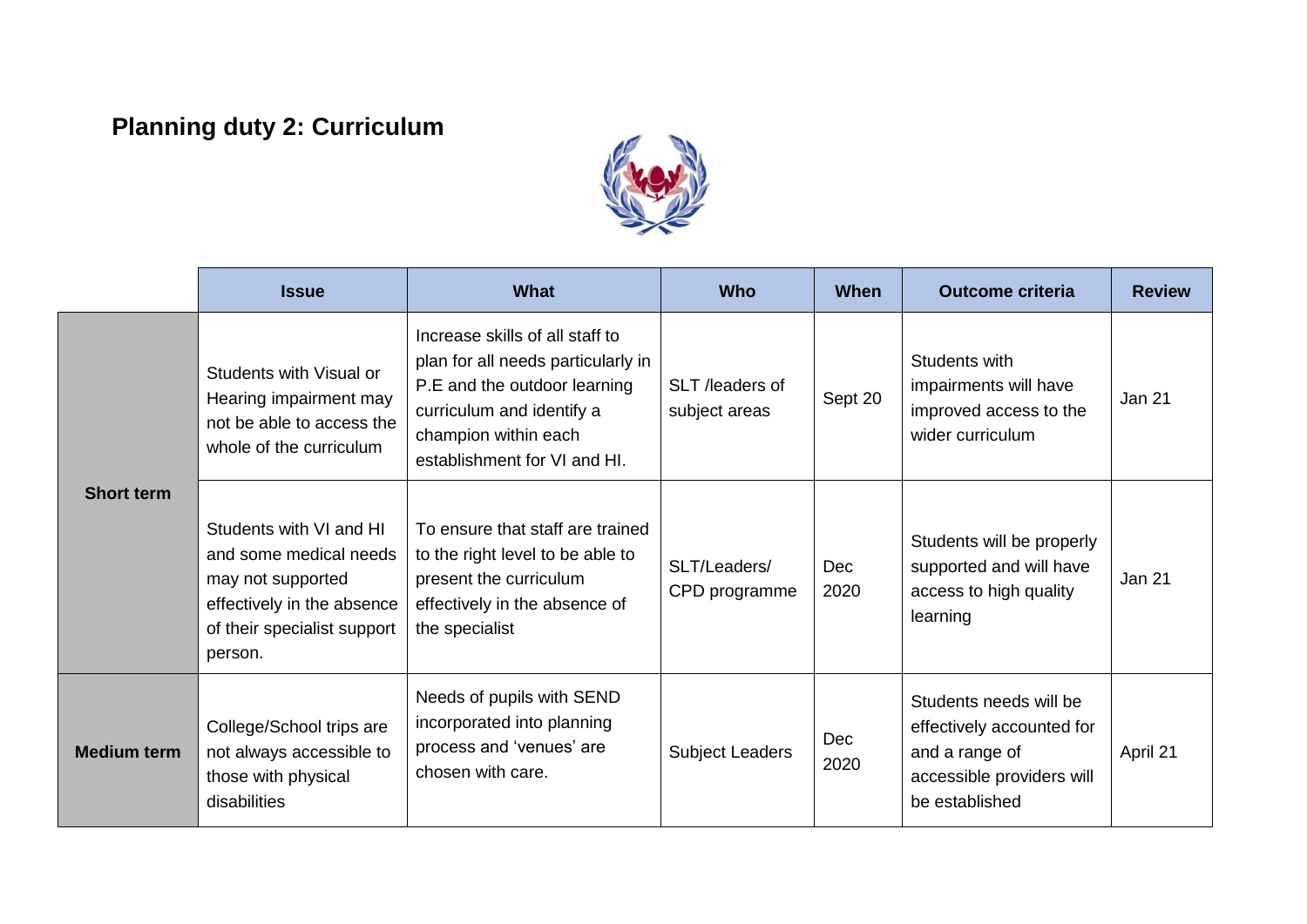| Long term | Pupils with VI and HI<br>impairments cannot<br>access all examinations | Ensure that English and Maths<br>have appropriate access<br>arrangements for VI and HI | SLT/Exams<br>Officer | Dec<br>2020 | Students who are<br>capable of gaining<br>accreditation are not<br>disadvantaged by<br>unsuitable access<br>arrangements. | April 2021 |
|-----------|------------------------------------------------------------------------|----------------------------------------------------------------------------------------|----------------------|-------------|---------------------------------------------------------------------------------------------------------------------------|------------|
|-----------|------------------------------------------------------------------------|----------------------------------------------------------------------------------------|----------------------|-------------|---------------------------------------------------------------------------------------------------------------------------|------------|